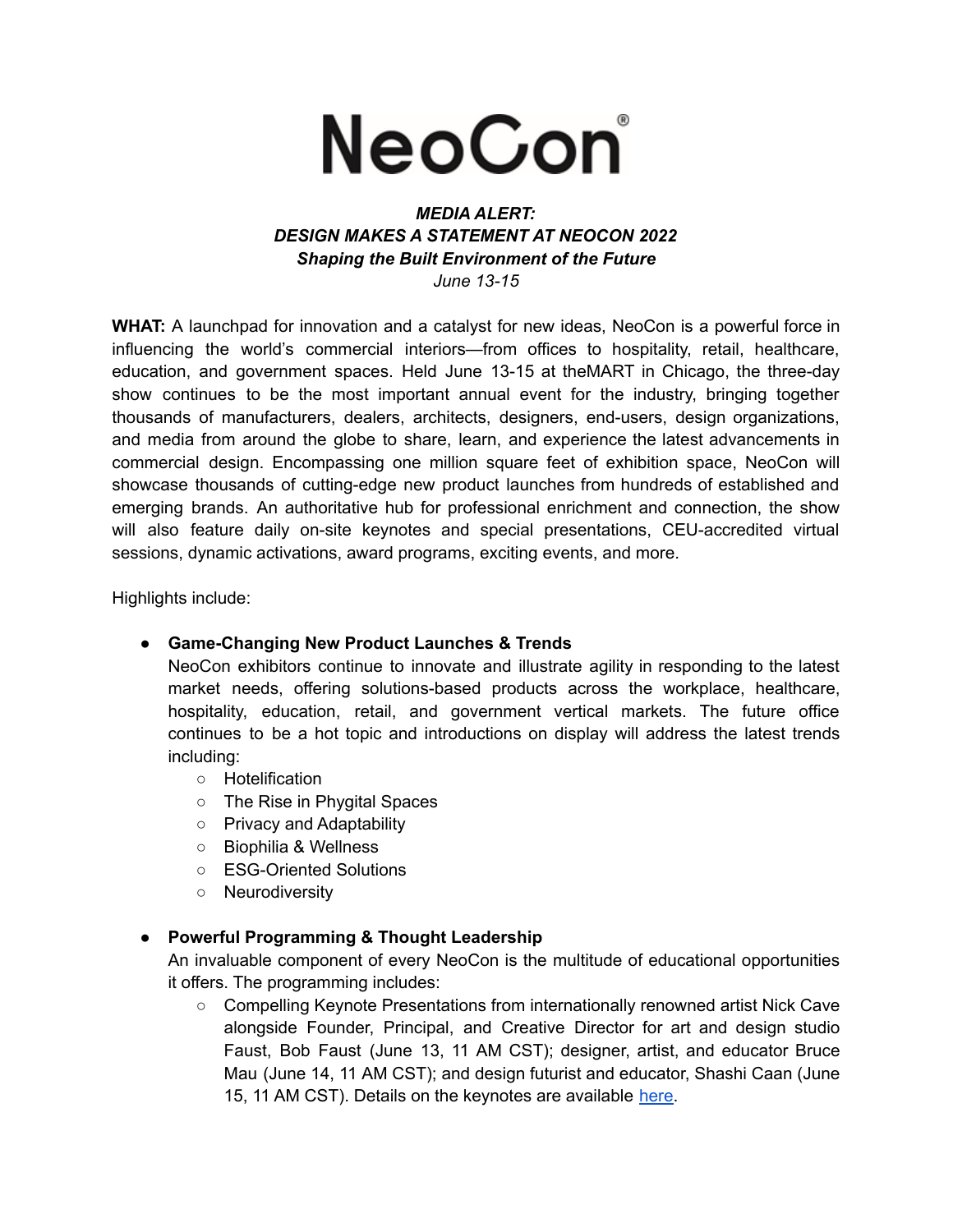- Special Presentations each day from industry leaders including Todd Heiser (Gensler Chicago) and Lily Diego (Gensler St. Louis), who will offer a sneak peek of the exciting renovation plans for theMART. Additional special programs include the IIDA Equity Roundtable (June 13, 4 PM CST), ESG Onsite Workshop (June 14, 9 AM CST), and ASID Outcome of Design (June 14, 2 PM CST). There will also be a conversation with past and present recipients of Designing a Better Chicago's Design Impact Grant program (June 15, 1 PM CST). Each year, \$25,000 is given to individuals and organizations that are using design to directly address pressing issues within the Chicago Community. This year's grant was given to Chicago Eco House, a local agricultural organization dedicated to alleviating poverty through sustainable, urban flower farms. More details are available [here](https://www.neoconhub.com/sessions/special-programming).
- Hitting on pivotal topics such NFTs/The Metaverse, ESG, and more, the 2022 CEU assortment will feature 46 virtual programs from an impressive roster of leading industry experts spanning 8 tracks: Workplace, Healthcare, Education, Facilities, Wellness, Sustainability, Design Skills, and Industry Direction. The full schedule of CEU programs is available [here.](https://www.neoconhub.com/virtual-ceu) Registrants and members of the media can watch each session when it runs live or anytime on demand (for accreditation) through July 15.

## **● Exciting Experiences & Activations**

○ theMART will offer a wide range of engaging installations and experiences throughout the show floors and extending outdoors into the inviting River Park and nightly Art on theMART projections showing on theMART's facade featuring original work from Nick Cave and a special presentation celebrating 100 years of Chicago design. More details and a full listing of interactive displays and special exhibits can be accessed [here.](https://neocon.com/attend/activations)

## **● Special Events**

- Gatherings include the Best of NeoCon breakfast on June 13 at 7:30AM. The event celebrates the winners of the 2022 awards, which are determined by an influential jury of industry leaders, facility managers, and active specifiers from top firms and companies such as Blitz, Studio O+A, HDR, HOK, CBRE, Oracle and NetJets.
- Additional happenings will be hosted by DIFFA Chicago, Interior Design, i+s, IIDA, Material Bank, BIFMA, Design Center @ NeoCon and more. Details and a full listing of events can be found [here.](https://neocon.com/attend/events)

**WHEN:** Monday, June 13, 9:00 AM - 5:00 PM; Tuesday, June 14, 9:00 AM - 5:00 PM; Wednesday, June 15, 9:00 AM - 3:00 PM\*

**\***The PR contacts and show team will be available as early as Friday, for interviews, appointments, trend-spotting forecasts, and walk-throughs. B-roll is available.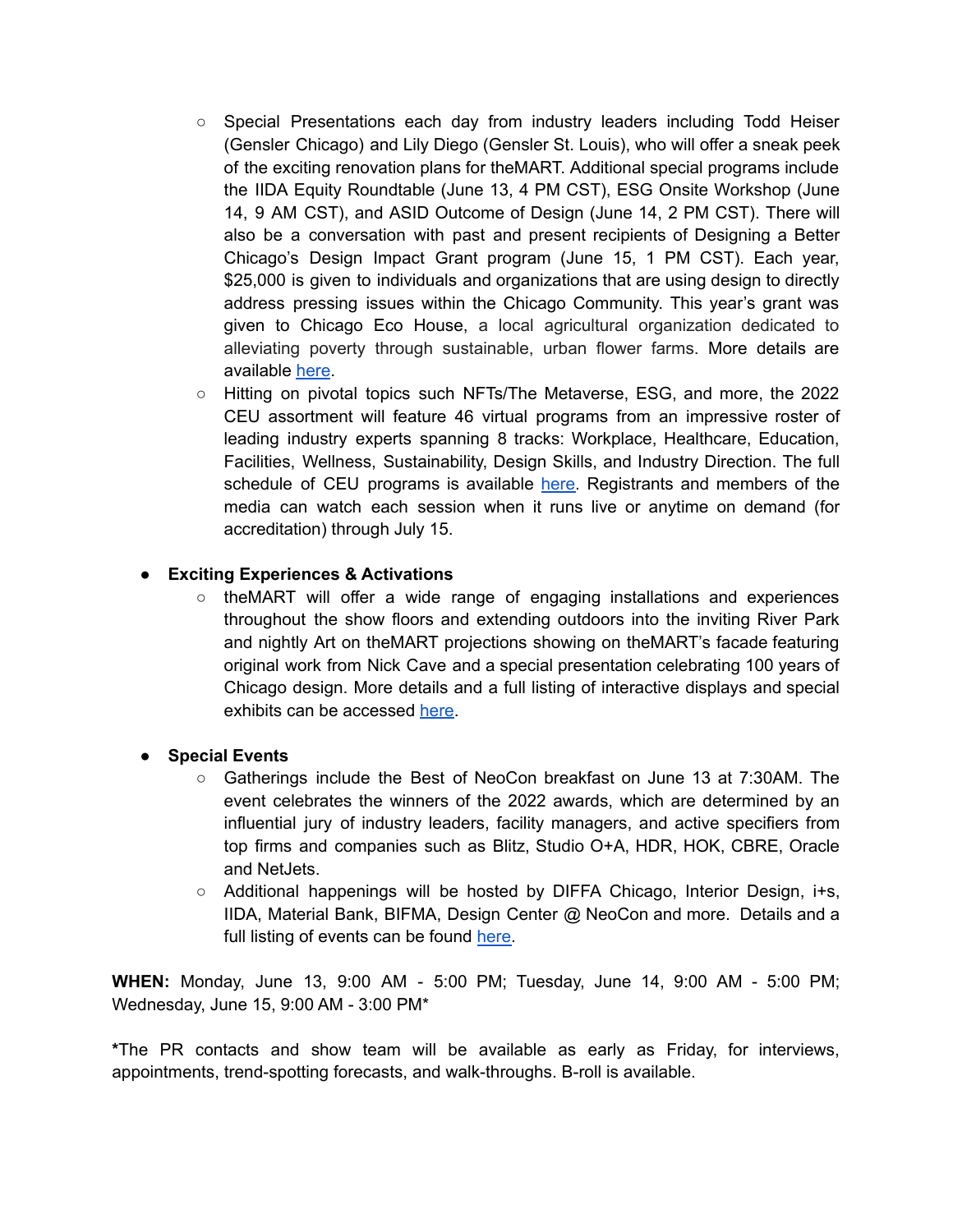**WHERE:** theMART, 222 W Merchandise Mart Plaza, Chicago, IL, 60654 and digitally available on the [NeoCon](https://www.neoconhub.com/) Hub.

**WHO:** NeoCon, the premier event for the commercial interiors industry and a go-to source for the latest in product and design trends for more than 50 years, is produced by theMART. Interviews are available with Byron Morton, VP Leasing, NeoCon, Keynotes and Presenters, as well as NeoCon manufacturers, and Best of NeoCon jurors.

**REGISTRATION:** Attendees, exhibitors, and press can register to attend NeoCon and NeoCon programming [here](https://neocon.com/register). *Please note, media have complimentary access to the virtual CEU Programs, to register as media, please contact [emma@novitapr.com.](mailto:emma@novitapr.com)*

**PRESS INFORMATION:** Media can access the official [NeoCon](http://bit.ly/neocon2022presskit) 2022 press kit for new product images, press releases, and more.

Chris [Abbate](mailto:chris@novitapr.com) (718) 419-5657 Danielle [McWilliams](mailto:danielle@novitapr.com) (908) 303-3361 [Alexandra](mailto:alexandra@novitapr.com) Zwicky (917) 345-4683 Emma [Reuland](mailto:emma@novitapr.com) (718) 510-2810 Katie [Fosdick](mailto:katiefosdick@novitapr.com) (936) 931-9609

NeoCon is open to trade, C-Suite executives, and other industry-related professionals at [www.neocon.com/register.](http://www.neocon.com/register) Credentialed members of the media can register for press passes [here](https://www.xpressreg.net/register/neoc1021/attendee/lookup.asp?sh=PR). Interviews with NeoCon leadership, exhibitors, and speakers are available. To set up an interview, or for more information and images please email alexandra@novitapr.com. Additional details for attending NeoCon can be found at [www.neocon.com.](http://www.neocon.com/)

For showroom, exhibitor, and general NeoCon news, images, and real-time information, follow NeoCon Shows on the following: [Facebook](https://www.facebook.com/neoconshows/?ref=br_rs) [\(@NeoConShows\)](https://www.facebook.com/neoconshows/), [Twitter](https://twitter.com/neocon_shows?lang=en) [\(@NeoCon\\_Shows\)](https://twitter.com/neocon_shows?lang=en), and [Instagram](https://www.instagram.com/neocon_shows/?hl=en) ([@NeoCon\\_Shows\)](https://www.instagram.com/neocon_shows/?hl=en).

# # #

**About NeoCon:** NeoCon is the world's leading platform and most important event for the commercial interiors industry, held each year at theMART in Chicago. Since launching in 1969, NeoCon has served as the annual gathering place for the commercial design world's manufacturers, dealers, architects, designers, end-users, design organizations and media. The three-day event showcases game-changing products and services from both leading companies and emerging talent—providing unparalleled access to the latest and most innovative solutions. A robust educational program of keynote presentations and CEU sessions offers world-class expertise and insight about today's most relevant topics as well as the future of commercial interior design. [www.neocon.com](http://www.neocon.com)